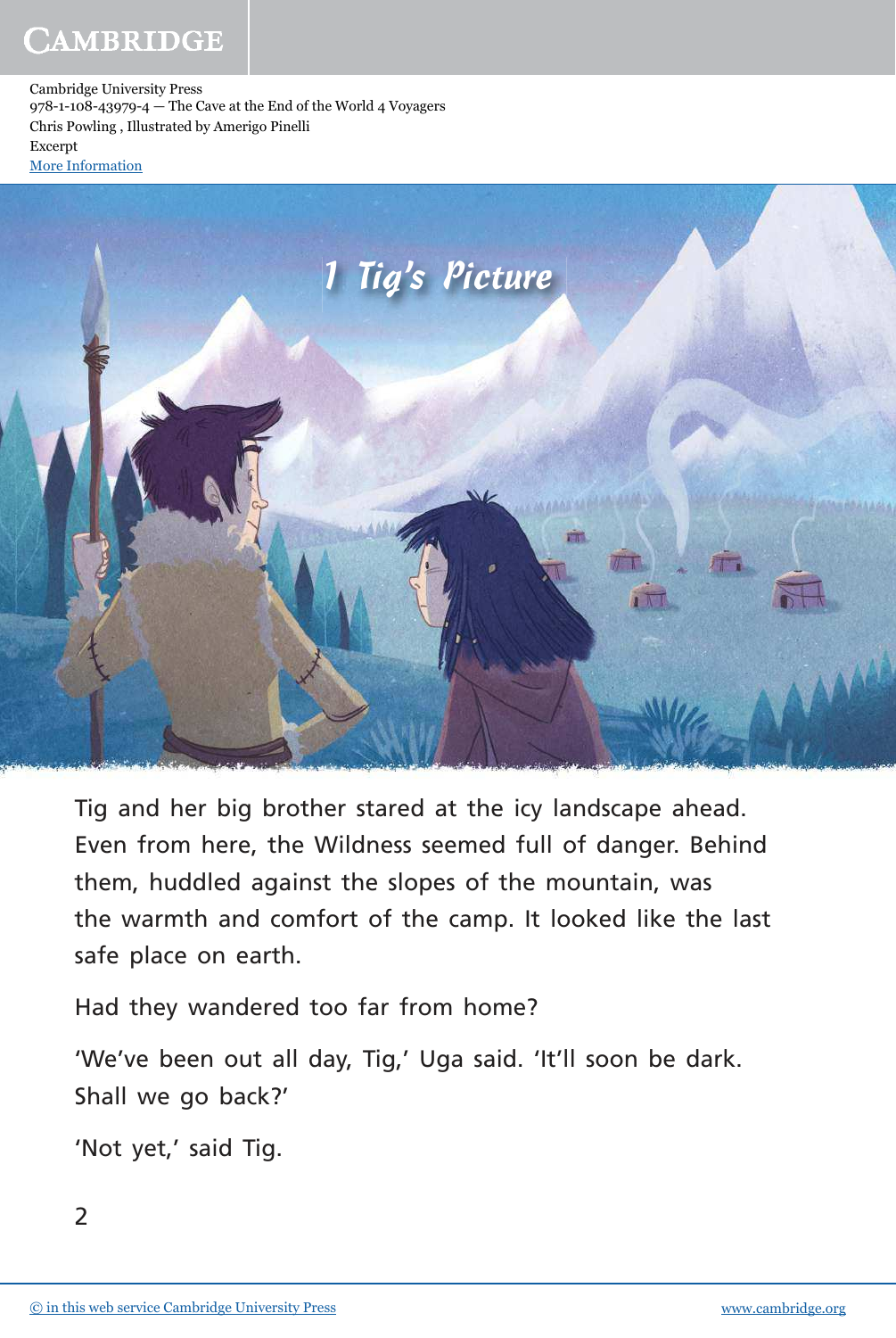Cambridge University Press 978-1-108-43979-4 — The Cave at the End of the World 4 Voyagers Chris Powling , Illustrated by Amerigo Pinelli Excerpt [More Information](www.cambridge.org/9781108439794)

> She glanced down at the marks she'd made. No, not marks. They were more than that  $-$  a complete picture she'd drawn in the mud. With a dozen quick strokes of her stick, she'd sketched a deer with horns so enormous they looked like the tangled branches of a tree. Uga recognised the animal at once. 'That's really clever,' he told her.

'Just lots of practice,' Tig shrugged.

Uga knew this was true. Tig wasn't like most girls. She didn't want to be a homemaker, or a gatherer, or to plant the crops which helped keep the tribe alive. She didn't want to be a fighter or a hunter, like her brother and the other boys, either. Uga sighed and shook his head.



He already knew the answer but he asked the question anyway. 'So what do you want to do when you are older, Tig? There must be *something* you fancy.'

'I want to make pictures like this one.'

'That's all?'

'I want to draw the animals that live in the Wildness. The bears and the bison, the lions and horses, the mammoths and rhinos and reindeer. But the big-horned deer is my favourite.'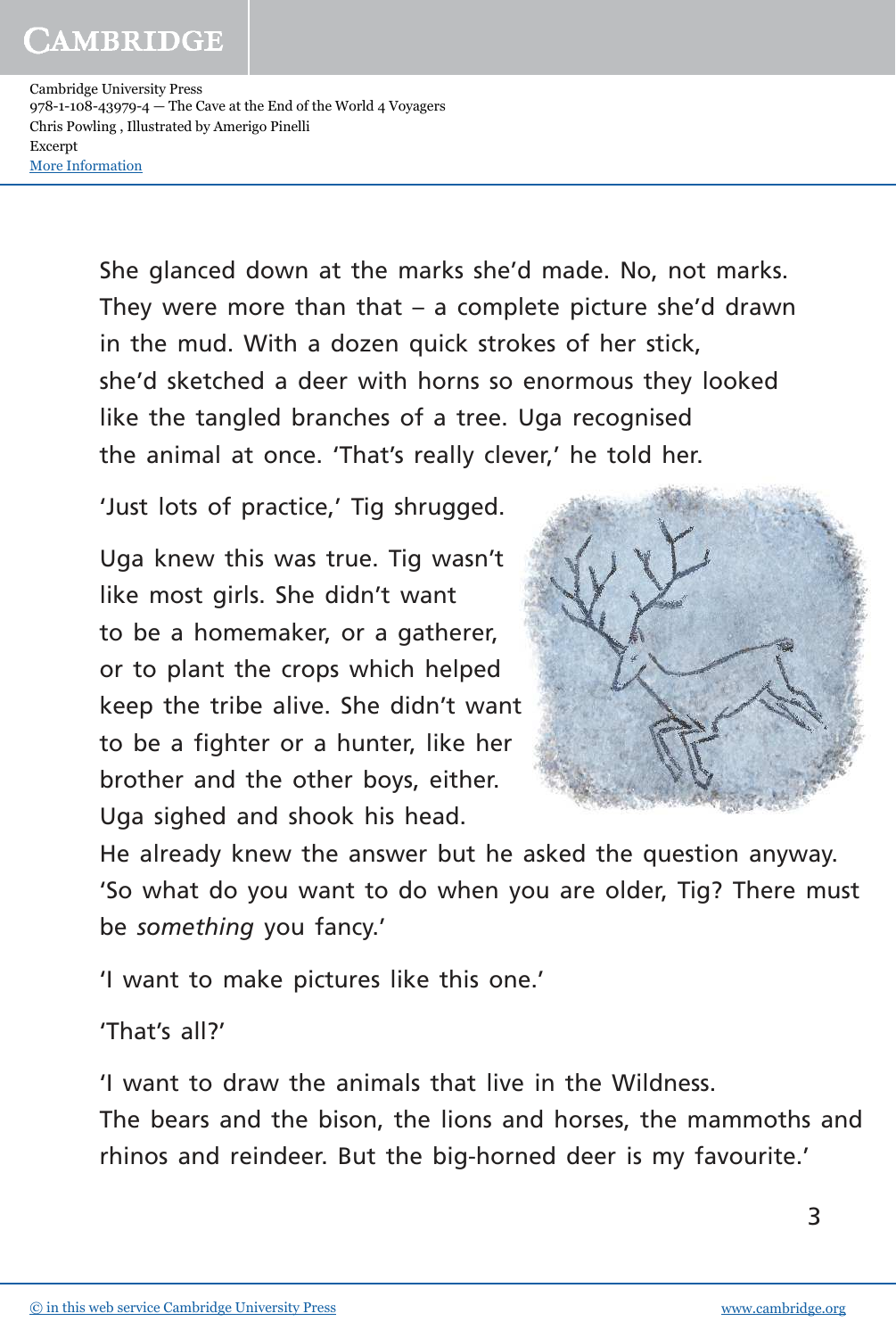Cambridge University Press 978-1-108-43979-4 — The Cave at the End of the World 4 Voyagers Chris Powling , Illustrated by Amerigo Pinelli Excerpt [More Information](www.cambridge.org/9781108439794)

**CONTRACTOR** 

Tig jabbed at the outline she'd just sketched. 'It's the antlers I like best,' she said. 'They're so huge and heavy.'

'Maybe *too* heavy,' Uga laughed. 'It's a wonder the poor thing can hold up its head!'

> It was the wrong thing to say. Tig hated the idea that one of her beloved animals had a fault. She scowled and turned away. Soon, her big brother had to trot to keep up with her as she hurried home, slashing the air with her stick as if it were a whip.

Uga liked animals, too. He really did. But he also liked snuggling up in a pile of their thick, furry skins. The animals from the Wildness gave everyone clothes and shelter, didn't they? Add a good fire in

the middle of the tent, with a hunk of meat roasting over it, and the animals gave them food as well. Yes, the Wildness did sometimes feel like the end of the world. But what better place could there be for a tribe like theirs?

and you are the same